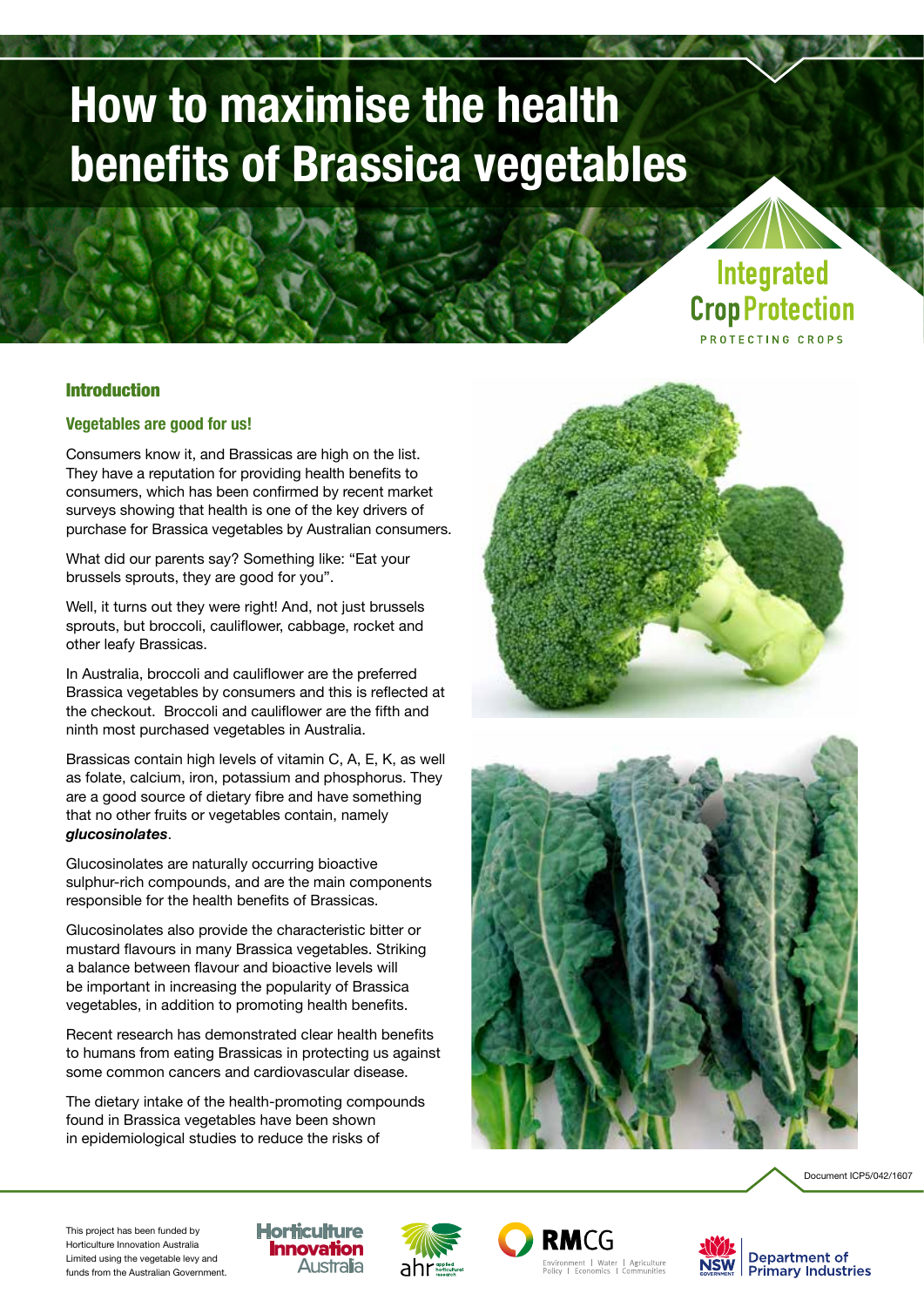

atherosclerosis in which the arteries are clogged by the deposits of fatty material. Brassica vegetables are a potential sources of anticarcinogenic glucosinolates, antioxidant metabolites (vitamin C, β-carotene, lutein and zeaxanthin), phenolic acids, flavonols and anthocyanins.

## **Which Brassicas are the healthiest?**

*Broccoli* has been labelled a "superfood" because of its well-documented health-promoting benefits. It is popular among health-conscious consumers because it offers a high level of nutrition at a very low caloric cost, making it one of the most nutrient-dense vegetables available.

*Kale:* The popularity of kale has increased sharply in recent years. It has become popular among Australian consumers, not for its appearance or flavour, but because people think it's good for them. Consumers are buying kale for its *nutritional* and *phytochemical* value. Kale is high in the carotenoids lutein and beta-carotene, as well as vitamin C, polyphenols, and antioxidant activity as well as being an excellent source of minerals.

*Brussels sprouts* are perhaps the next Brassica vegetable to become popular for their health benefits. They are naturally high in glucosinolates – that's what gives them the strong, distinctive flavour. Perhaps Brussels sprouts need some promotion to tell consumers about the health benefits.

# How to maximise the levels of beneficial bioactives in Brassicas

## **Crop nutrition: management – sulphur and nitrogen**

A number of field and greenhouse experiments involving soil, hydroponic, and tissue culture media with several Brassica vegetables have shown that sulphur (S) fertilisation generally results in increased glucosinolate content. Results are dependent upon species, stage of the plant development, amount of sulphur applied, soil type, and nitrogen level in the plant.

*Broccoli:* In Australia, applying sulphur at 92 kg S/ha (e.g. about 600 kg/ ha gypsum) to field-grown broccoli doubled the total glucosinolate content compared to control, and similar results have been achieved overseas.

A nitrogen:sulphur ratio (N:S) ratio of between 7 and 9 will result in maximising the glucosinolate content of broccoli.

N:S ratios above 10 are likely to reduce glucosinolate content due to a deficiency in available sulphur. For broccoli, applied sulphur is more effective at the intermediate stages of head development.

*Kale*: High rates of applied nitrogen (180 kg/ha) tend to increase yield and sugars and reduce bitterness, but also reduce the glucosinolate content of kale, and lower rates of nitrogen (90 kg/ha) have the opposite effect. These studies suggest that in kale production. N and S fertiliser management and also cultivar selection can be used as tools to enhance glucosinolate content and eating quality.

These results suggest that for Brassicas, N supply should be balanced with S application, as plants can generally only benefit from having an optimal N supply when sufficient S is available to allow the synthesis of S-containing substances such as glucosinolates. The effectiveness of applying sulphur to increase glucosinolates content probably depends on S levels in the soil.

# **Micronutrients**

Zinc added at a rate of 0.05-25 mg/L to the nutrient solution of hydroponically grown *Brassica rapa* (e.g. mizuna, bok choy) in the USA increased glucosinolates content, whereas rates of 50–200 mg/L caused severe Zn toxicity. There is limited information on the effects of micronutrients on shelf-life and phytochemicals content in Brassica vegetables.

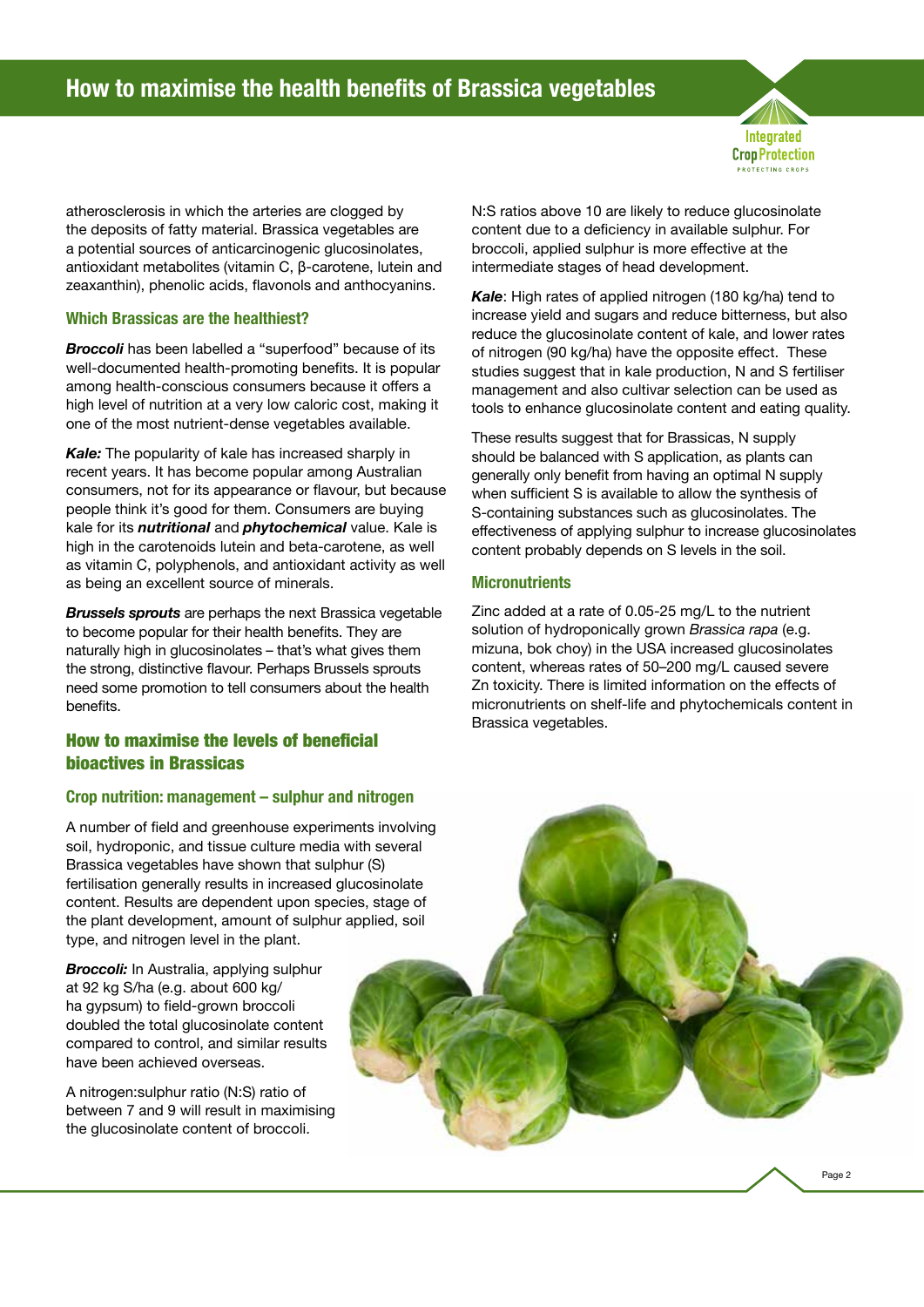



#### **Climate**

The importance of growing broccoli in the correct seasonal and geographical location to optimise yield and quality has been demonstrated in Australia, the USA and Europe. Eight varieties of broccoli grown in Spain, in spring, had generally higher contents of glucosinolates, total phenolics and vitamin C than plants grown early in winter. In Sweden, broccoli grown in spring or autumn had higher antioxidant activity than crops grown in summer.

Cabbage in South Korea had a higher anthocyanin content in spring compared to those grown in autumn. Kale grown in Brazil in summer had higher carotenoid contents than winter.

How do these condition relate to Australian growing conditions and seasons? Table 1 shows the results on an experiment where eight varieties of broccoli were grown in winter and spring in La Alberca, Spain with or without supplemental sulphur. The latitude of La Alberca is 40.8°N, roughly equivalent to Melbourne and East Gippsland in Australia.

The results clearly show that glucosinolate levels are increased by growing in moderately warm temperatures (15 $\degree$ C min, 26 $\degree$ C max) and with the addition of sulphur.

Table 1. Average total glucosinolate levels in the inflorescences of eight broccoli cultivars grown in winter and spring seasons with poor and rich sulphur fertilisation in La Alberca, Spain<sup>1</sup>.

| TOTAL GLUCOSINOLATE IN BROCCOLI HEADS<br>(MOL/KG DW) |                                                                         |                                                          |
|------------------------------------------------------|-------------------------------------------------------------------------|----------------------------------------------------------|
| Sulphur levels                                       | Low temperature<br>(winter)<br>$(8^{\circ}$ C min, 19 $^{\circ}$ C max) | Moderate temperature<br>(spring)<br>(15°C min, 26°C max) |
| Low sulphur<br>$(15 \text{ kg } S/ha)$               | 39.5                                                                    | 44.3                                                     |
| High added<br>sulphur (150 kg)<br>S/ha               | 45.8                                                                    | 49.5                                                     |

#### **Varieties**

There can be significant effects of variety on the glucosinolate content of Brassica vegetables. Figure 1 shows the range in glucosinolate levels in eight broccoli varieties grown in Spain ranging from 34 to 66 mol/kg<sup>1</sup>. In Australia, the Vital Vegetables project developed a new broccoli variety (*Booster Broccoli*) which had 40% more active antioxidant than standard varieties.